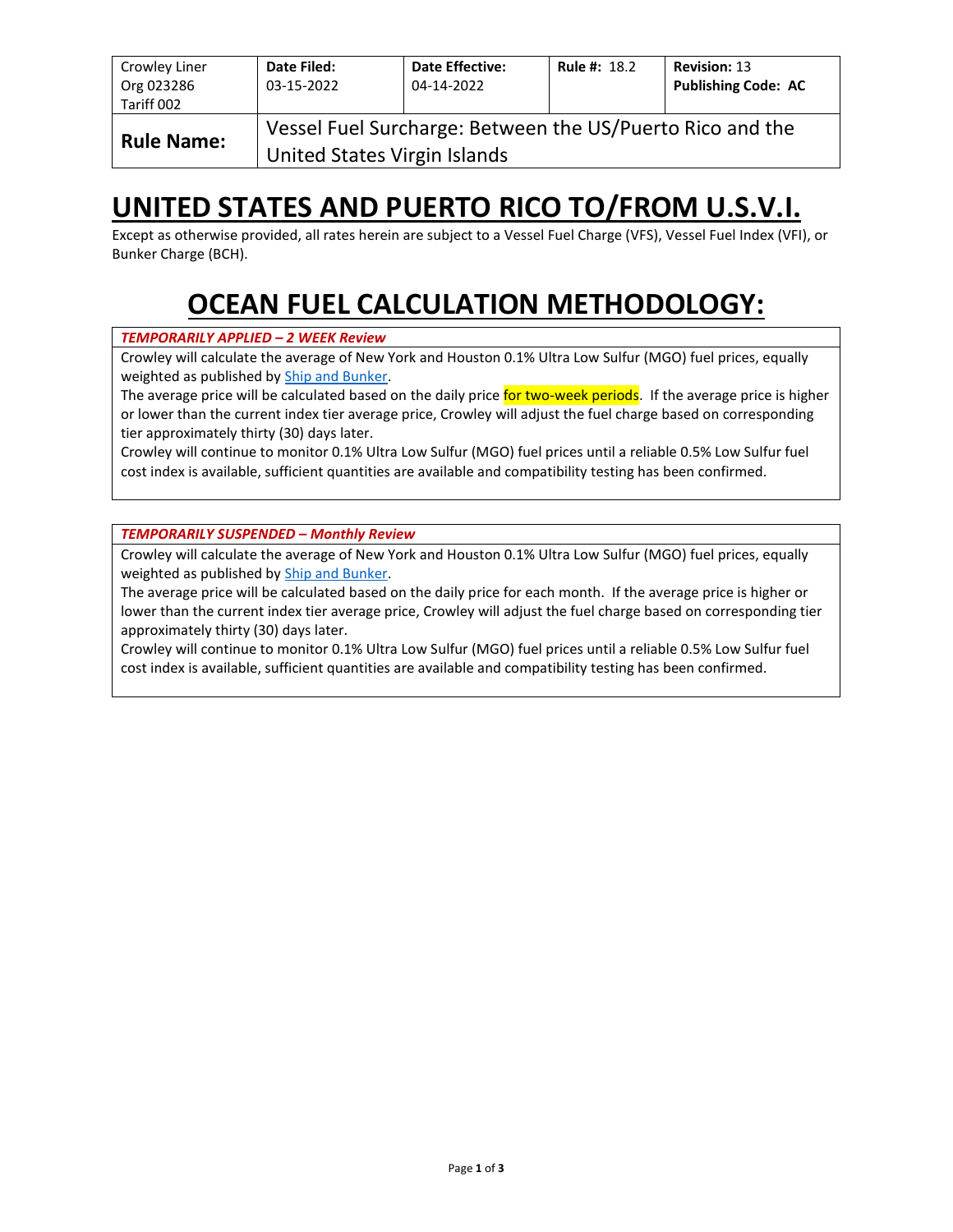| Crowley Liner<br>Org 023286<br>Tariff 002 | Date Filed:<br>03-15-2022    | <b>Date Effective:</b><br>04-14-2022                      | <b>Rule #: 18.2</b> | <b>Revision: 13</b><br><b>Publishing Code: AC</b> |
|-------------------------------------------|------------------------------|-----------------------------------------------------------|---------------------|---------------------------------------------------|
| <b>Rule Name:</b>                         | United States Virgin Islands | Vessel Fuel Surcharge: Between the US/Puerto Rico and the |                     |                                                   |

## **Bunker Charge (BCH)**

**All tariff and contract rates will be subject to a Bunker Charge (BCH) charge as outlined below:**

- All shipments between U.S. and U.S.V.I
- All shipments between Puerto Rico and U.S.V.I

|  | 20'Dry   20'RE   40'Dry   40'NOR   40'RE   45'Dry   45'RE   53'                     |  |  | NIT VEH |  |
|--|-------------------------------------------------------------------------------------|--|--|---------|--|
|  | \$425   \$680   \$850   \$850   \$1,360   \$984   \$1,494   \$1,154   \$850   \$180 |  |  |         |  |

|              | <b>Price Range - Per</b><br><b>Metric Ton</b> | <b>BUNKER CHARGE TABLE</b> |               |       |                |               |       |               |         |            |                 |
|--------------|-----------------------------------------------|----------------------------|---------------|-------|----------------|---------------|-------|---------------|---------|------------|-----------------|
| <b>Start</b> | <b>End</b>                                    | 20'                        | <b>20' RE</b> | 40'   | <b>40' NOR</b> | <b>40' RE</b> | 45'   | <b>45' RE</b> | 53'     | <b>NIT</b> | <b>Vehicles</b> |
| \$0          | \$499                                         | \$100                      | \$160         | \$200 | \$200          | \$320         | \$230 | \$350         | \$270   | \$200      | \$50            |
| \$500        | \$549                                         | \$125                      | \$200         | \$250 | \$250          | \$400         | \$288 | \$438         | \$338   | \$250      | \$60            |
| \$550        | \$599                                         | \$150                      | \$240         | \$300 | \$300          | \$480         | \$346 | \$526         | \$406   | \$300      | \$70            |
| \$600        | \$649                                         | \$175                      | \$280         | \$350 | \$350          | \$560         | \$404 | \$614         | \$474   | \$350      | \$80            |
| \$650        | \$699                                         | \$200                      | \$320         | \$400 | \$400          | \$640         | \$462 | \$702         | \$542   | \$400      | \$90            |
| \$700        | \$749                                         | \$225                      | \$360         | \$450 | \$450          | \$720         | \$520 | \$790         | \$610   | \$450      | \$100           |
| \$750        | \$799                                         | \$250                      | \$400         | \$500 | \$500          | \$800         | \$578 | \$878         | \$678   | \$500      | \$110           |
| \$800        | \$849                                         | \$275                      | \$440         | \$550 | \$550          | \$880         | \$636 | \$966         | \$746   | \$550      | \$120           |
| \$850        | \$899                                         | \$300                      | \$480         | \$600 | \$600          | \$960         | \$694 | \$1,054       | \$814   | \$600      | \$130           |
| \$900        | \$949                                         | \$325                      | \$520         | \$650 | \$650          | \$1,040       | \$752 | \$1,142       | \$882   | \$650      | \$140           |
| \$950        | \$999                                         | \$350                      | \$560         | \$700 | \$700          | \$1,120       | \$810 | \$1,230       | \$950   | \$700      | \$150           |
| \$1,000      | \$1,049                                       | \$375                      | \$600         | \$750 | \$750          | \$1,200       | \$868 | \$1,318       | \$1,018 | \$750      | \$160           |